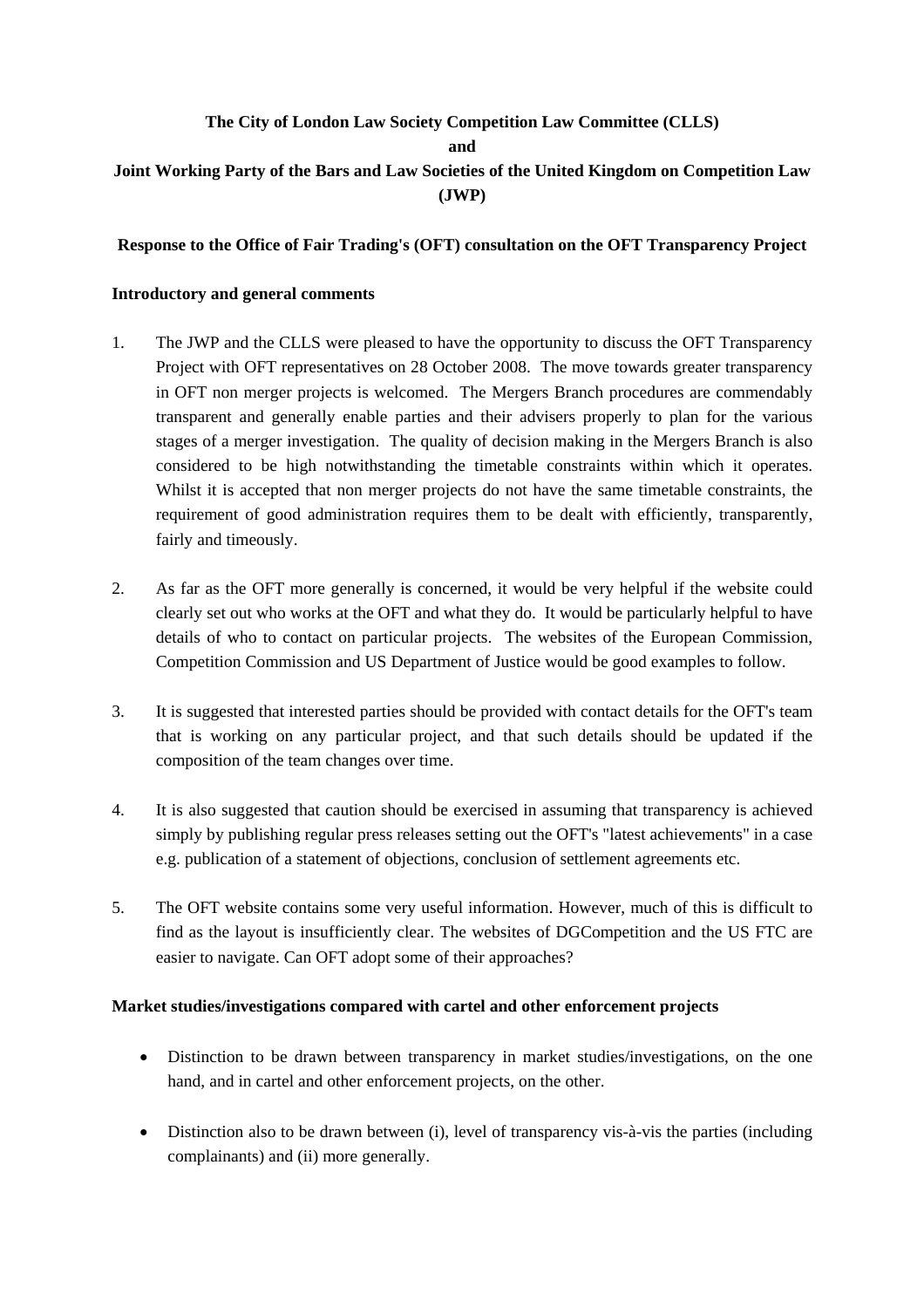### *Market studies/investigations*

Suggestions:

- Publication of an indicative timetable on OFT's website setting out key milestones and workstreams/information requests (this timetable to be able to be "flexed" as circumstances require).
- Giving names and contact details of who is running the investigation down to a reasonable level. We welcome the practice adopted in Scottish Property Managers case with names of the senior team on the OFT website.
- Looking at the Competition Commission's ("CC") procedures and see what else might be adopted, recognising that market studies should not seek to replicate CC market investigations.
- Avoiding unduly broad brush requests for information.

# *Enforcement projects*

# **OFT engagement with parties**

- Proper notice should be given to parties regarding the composition of the OFT team at the outset (i.e. when deciding whether or not to investigate) and parties should also be given details of any changes to the team. The OFT should ensure a proper handover in the event of change in personnel.
- An indicative timetable should be drawn up to enable parties to plan:
	- OFT must have indicative timetable internally.
	- An approximate timetable is all that is sought, with updates when things change.
	- It is recognised that there will inevitably be slippages, but some milestones are needed.
	- The timetable should provide for completion within a reasonable period. Lengthy cases can cause real problems for both the OFT and the parties because staff with knowledge may leave the business.
- Quarterly updates should be given.
- Section 26 Notices:
	- The OFT should agree key word searches with parties, as it often does in leniency process.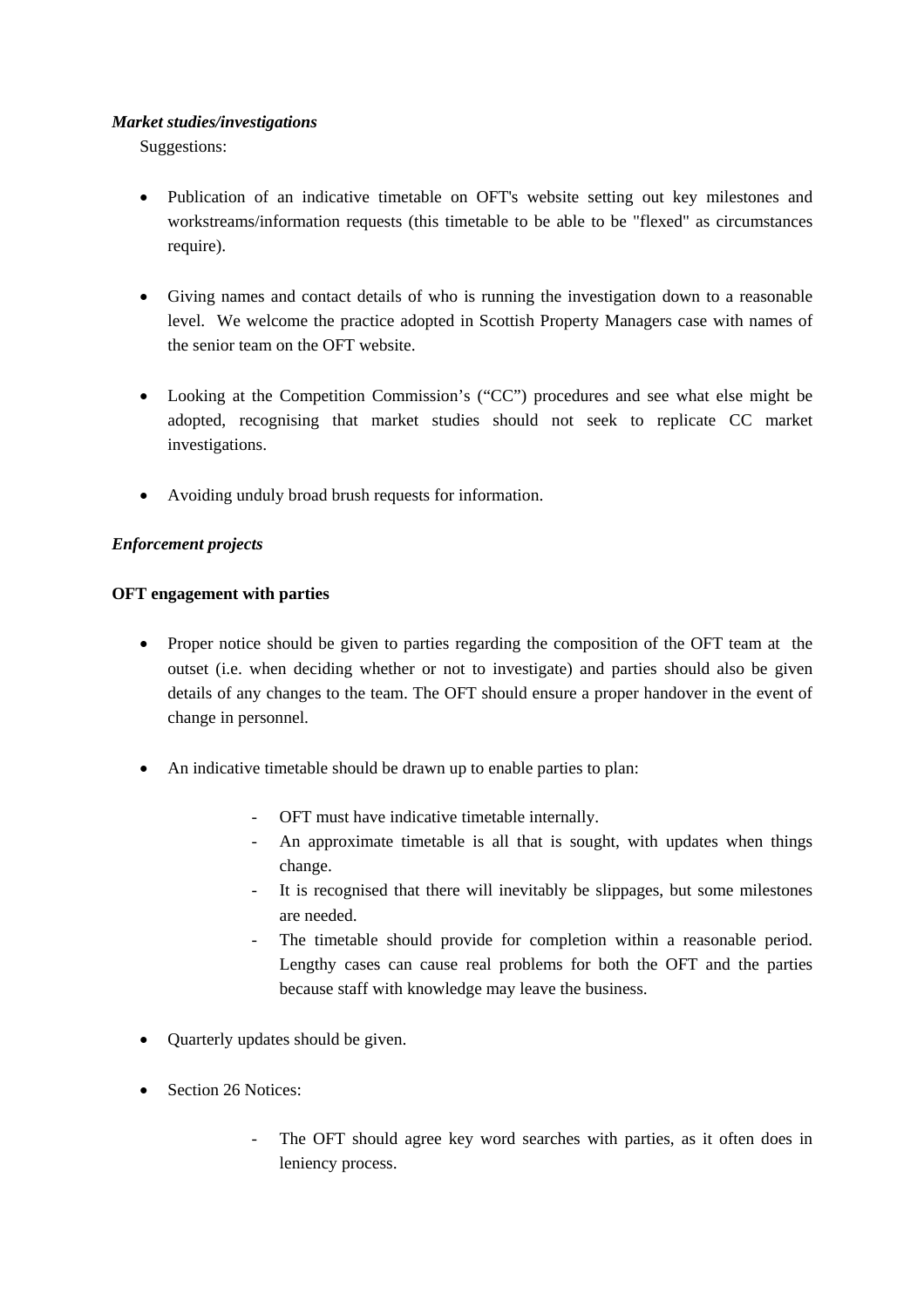- Requests should be produced in draft to the parties.
- Requests should not be too broad brush.
- Reasonable notice should be given and requests must be properly modulated to avoid wasted time and resources on both sides.
- In complex cases (particularly Chapter I effects cases and Chapter II cases):
	- The OFT should explore the possibility of meeting the parties at an early stage so that market context/practice etc can be explained by the parties - this was offered but not taken up in *Dairy* and other cases.
	- The OFT should discuss its "emerging thinking" and theories of harm with parties, including parties' economists where helpful.
	- This would save time, money and resources.
- Statement of objections:
	- Proper notice should be given to the parties fear of leaks should not prevent this.
	- Leaks could be dealt with via strict embargoes on the parties.
- Access to staff
	- It would be helpful to have details of the whole team.
	- Junior OFT staff are often just used as messengers and not authorised to take decisions on even simple points.
	- Senior OFT staff are usually very good but are often so busy that they are not very available.
	- As all cases on the practitioners' side are led by partners, senior people should be assigned to matters from the OFT side.
	- It would be sensible for the OFT to engage early on with the parties, in non cartel cases in particular.
- Dissemination of best practice:
	- Best practice should be disseminated within the OFT, so that what works on one case can be applied more generally.
- Other matters:
	- The OFT should consider in advance who else might need to see the SO (e.g. ex employees) so that consent can be given quickly. Delay in this regard seriously prejudices parties' rights of defence.

# **Position of complainants**

Same transparency and access subject to confidentiality and other restrictions.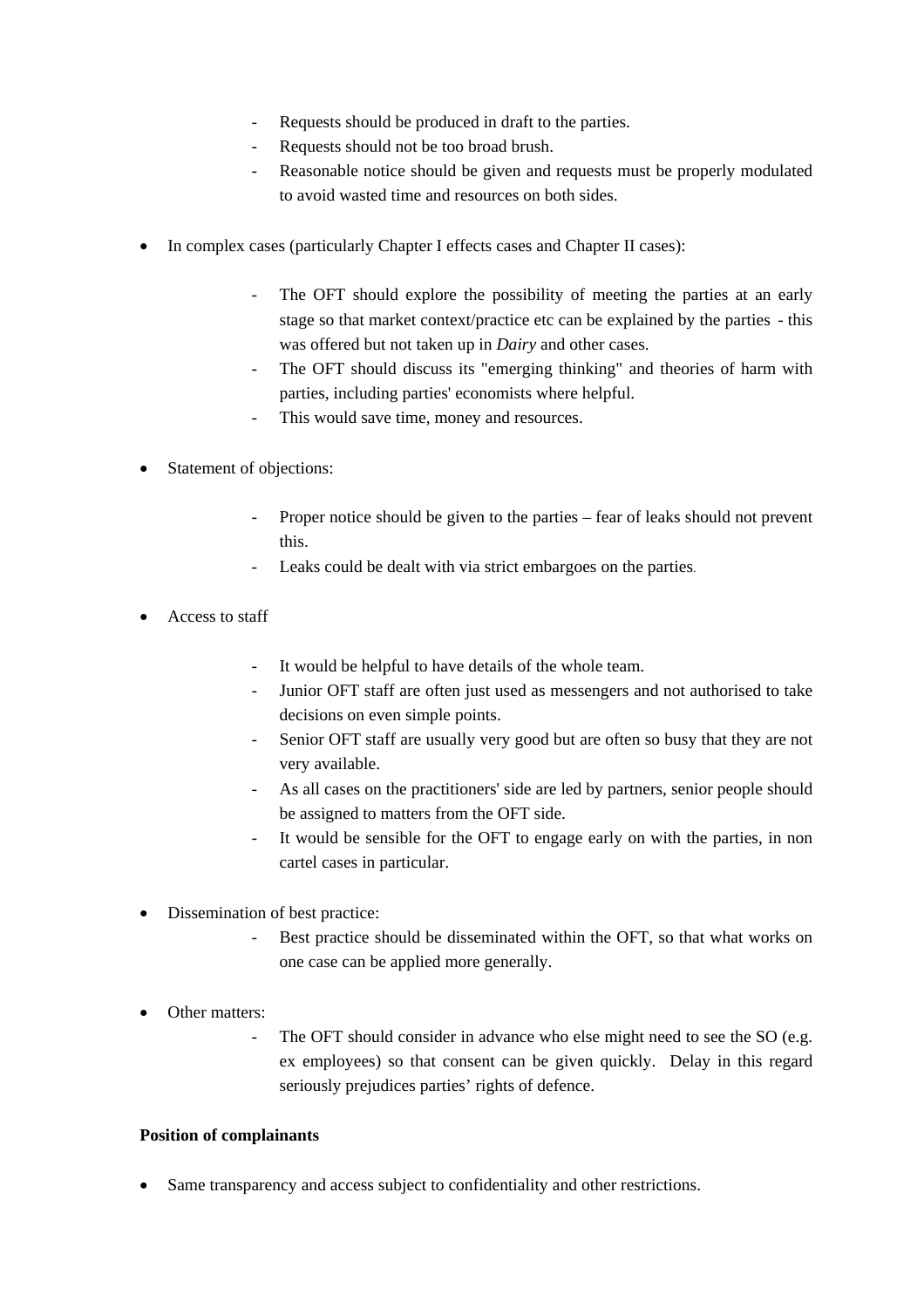### **Transparency more generally**

- The OFT should not make public statements as a matter of course when a case is opened:
	- Section 25 has a low threshold which may be misinterpreted
	- The OFT can satisfy reporting requirements by referring to cases in its annual report.
	- The fact of an investigation may be market sensitive information which could have an adverse effect on companies.
	- Regulators, such as Ofcom, are in a different position, as their inquiries are considered to be more routine than OFT investigations.
- Press release on issuing of SO
	- Public companies would generally need to issue statements at this stage.
- Tone of OFT press releases:
	- Press releases should be factual (not triumphalist/pre-judging issues) and explain that no decision is yet taken.
	- It should be borne in mind that OFT statements can be misinterpreted by the press, particularly given OFT's very slow decision-making process. An SO is effectively treated by the press as the decision, and the OFT often seems to welcome this interpretation.
- Other government departments:
	- Should disclose their involvement to the parties. FOI requests can therefore be avoided.
- Consistency of OFT practice is key.

# **Settlement procedure**

- The OFT's settlement procedures are more flexible than those of the European Commission.
- Clients/advisers welcome the OFT's pragmatism, but basic levels of fairness need to be respected.
- There have been notable inconsistencies in the OFT's approach to transparency in different cases (eg in *Tobacco* and *Construction*) – with the result that in some cases the settlement process has been arguably unfair/discriminatory.
- Greater consistency is needed.